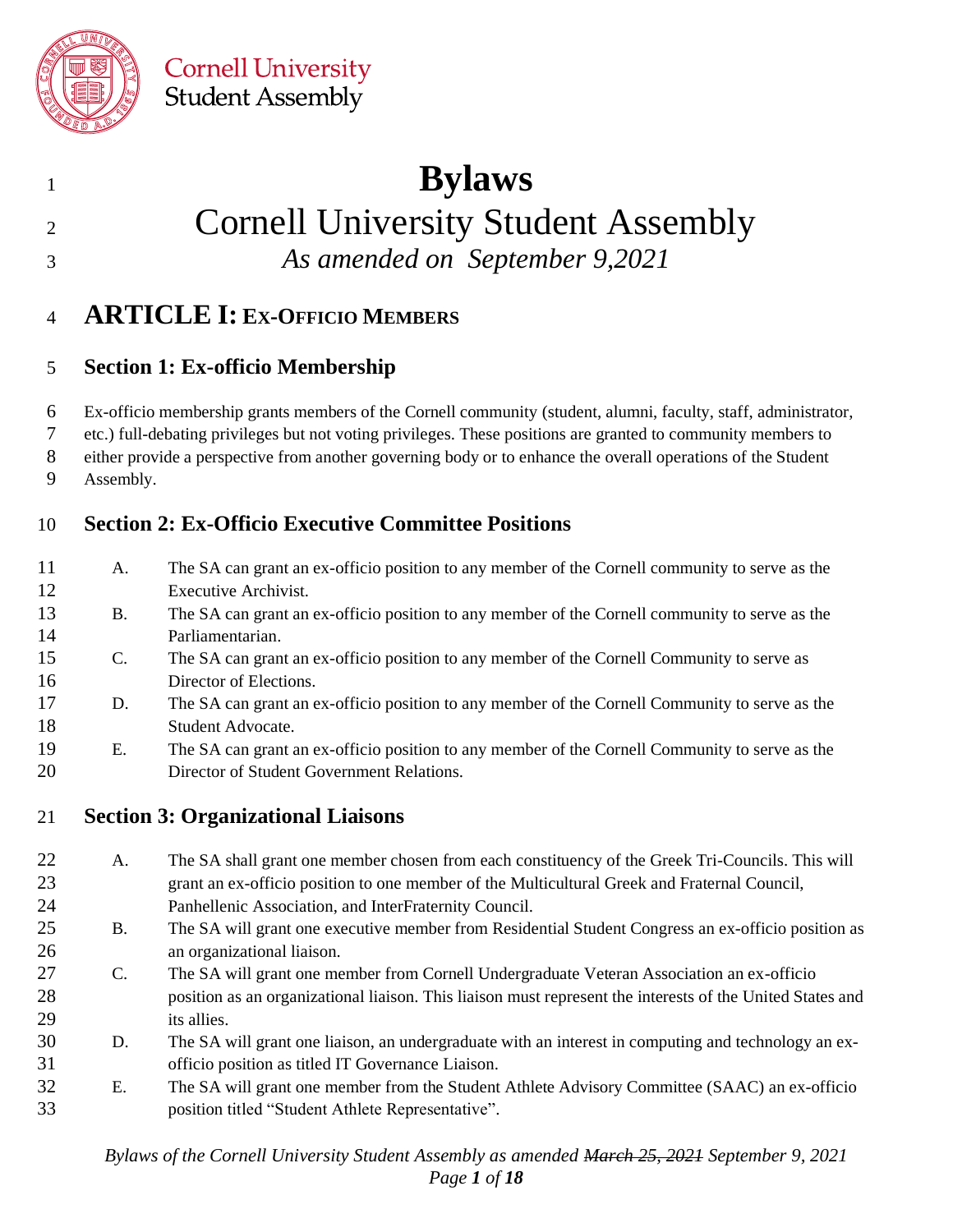

#### **Section 4: Shared Governance Liaisons**

- A. Student Trustees. The SA will grant the Student Trustees ex-officio positions as shared governance liaisons for the duration of their terms.
- B. Undergraduate University Assembly Members. The SA will grant both student-elected University Assembly members ex-officio positions for the duration of their terms.

## **ARTICLE II: OFFICERS**

#### **Section 1: Officers**

The officers of the SA shall be a President, an Executive Vice President, a Vice President of Internal Operations, a

- Vice President for Finance, a Vice President of External Affairs, a Vice President of Diversity and Inclusion, a
- Director of Elections, a Parliamentarian, and an Executive Archivist. These officers shall perform the duties
- prescribed by this Charter and by the parliamentary authority adopted by the SA.

#### **Section 2: Election and Appointment of Officers, Time of Election/Appointment**

The SA will, as soon as possible after the spring election, hold an organizational and planning meeting in

- executive session. At this meeting, the voting members will elect from among themselves the offices of Vice
- President of Internal Operations, Vice President for Finance, a Vice President of External Affairs, a Vice
- President of Diversity and Inclusion. At this meeting or a meeting soon after, the voting members will elect from
- the Cornell community (student, employee, faculty, alumnus living in Ithaca) the office of Director of Elections.
- Self-nomination will be in order in each of the elected offices. Elected officers should be approved by a majority
- vote of SA members present at organizational meeting. Additionally, at this meeting or a meeting soon after the
- members will affirm the appointments of Parliamentarian and Executive Archivist. The offices of Parliamentarian
- and Executive Archivist will be appointed by the SA President. Each nominee for the respective offices shall be
- subject to majority approval of the SA voting members. The newly elected officers will undertake the
- responsibilities of their position at the start of their term on the SA. Elections for officers shall be by secret
- ballots. SA voting members may have one vote for each position to be filled but may not vote for any one
- individual twice on any ballot.

#### **Section 3: Terms of office**

 Officers shall serve for a term of one year or until their successor is elected and is administered the oath of office. Following the next regular or special Student Assembly elections.

## **Section 4: Recalling officers**

 Two-thirds vote of the voting membership of the SA may vote to recall any officer of the SA from his or her office.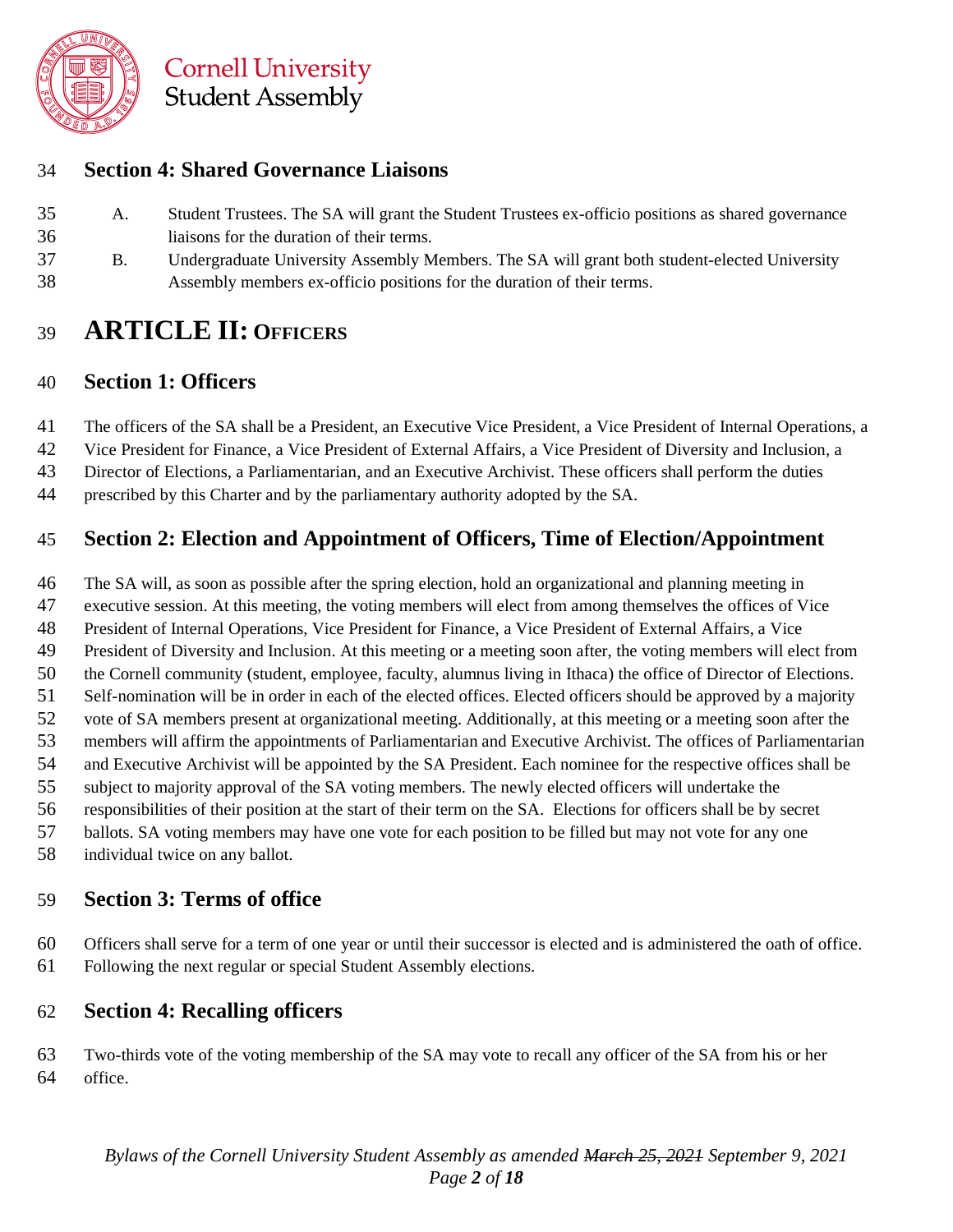

## **ARTICLE III: OFFICER DUTIES**

#### **Section 1: President**

- The responsibilities of the President are as follows:
- 1. Attend and chair all SA meetings.
- 2. Attend all Assemblies' leadership meetings and meetings with Executive staff.
- 3. Submit agenda items for leadership meetings after soliciting topics from Assembly members.
- 4. Serve as the primary Assembly correspondent with the administration, the media, and the student body.
- 5. Correspond with the University President following each Assembly meeting enumerating all actions that are passed and are under the University President's purview and to solicit his or her response.
- 6. Correspond with the Deans of the College of Agriculture and Life Science; College of Architecture, Art, and Planning; College of Arts and Sciences; College of Engineering; School of Hotel Administration; College of Human Ecology; School of Industrial and Labor Relations, College of Business; following each Assembly meeting enumerating all resolutions that are passed and under the purview of each individual college and school and to solicit their responses.
- 7. Supervise all elected officers and ensure they are discharging their responsibilities.
- 8. Attend all open sessions of the Board of Trustees and the Board of Trustees Executive Committee held in 81 Ithaca and report back to the Assembly on said meetings.
- 9. Appoint Assembly Parliamentarian and Executive Archivist.
- 83 10. Write and present annual SA report by the end of the term.
- 11. Consult with the Director of Elections regarding elections' advertising as long as the President is not eligible for reelection.

#### **Section 2: Executive Vice President**

- The responsibilities of the Executive Vice President are as follows:
- 88 1. Attend all SA meetings and act as Chair in the absence of the President.
- 2. Chair the Executive Committee
- 3. Assume the office of President should a vacancy arise.
- 4. Serve as Assembly correspondent in the absence of or on behalf of the President.
- 5. Attend all Assemblies' leadership meetings and meetings with Executive Staff.
- 6. Submit agenda items for leadership meetings after soliciting topics from Assembly members and be responsible for the creation of the weekly agenda for Assembly meetings.
- 7. Coordinate and assist the undergraduate student UA delegation.
- 8. Supervise and assist all ad-hoc committees.
- 9. Track actions of the Assembly to ensure final disposition and confirm correspondence with appropriate units when Assembly actions impact them.
- 10. Be responsible for responding to questions or comments made during Open Microphone. Issues can be delegated to other members of the Assembly.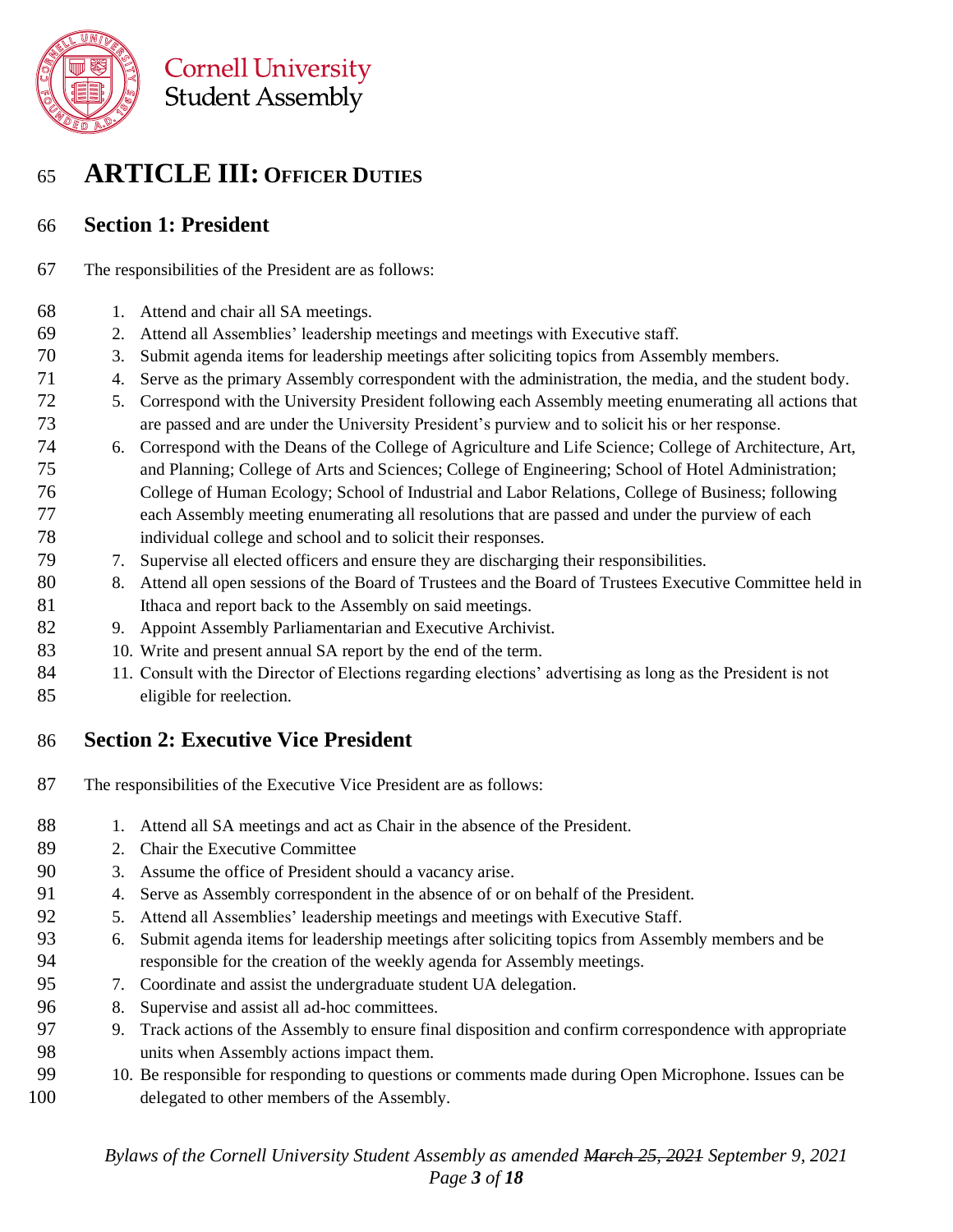

- 101 11. Oversee the Committees on Health and Wellness, Academic Affairs, the Environment, and Residential Life by assisting and advising the committee chairs, attending meetings as necessary, and holding monthly executive sessions with all committee chairs.
- 12. Plan fall retreat for committee chairs with the Vice President of Internal Operations.
- 13. Coordinate and supervise new member orientation with the Vice President of Internal Operations and the
- Vice President of Diversity and Inclusion.

#### **Section 3: Vice President of Internal Operations**

- The responsibilities of the Vice President of Internal Operations are as follows:
- 109 1. Attend all SA meetings and act as Chair in the absence of the President and Executive Vice President.
- 2. Assume the office of Executive Vice President should a vacancy arise.
- 3. Chair the SA when the Assembly is in executive session.
- 112 4. Chair the Executive Cabinet.
- 5. Monitor committee membership.
- 6. Coordinate and supervise all aspects of the SA cabinet in Willard Straight Hall.
- 7. Maintain and monitor SA attendance records and send warning notices to members who are in jeopardy of violating the Assembly attendance policy.
- 117 8. Oversee all SA committees by assisting and advising the committee chairs, attending meetings as necessary, and ensuring that any vacancies are filled.
- 9. Enforce committee attendance and outreach requirements for all voting SA members.
- 10. Coordinate and supervise new member orientation with the Executive Vice President and the Vice President of Diversity and Inclusion.
- 122 11. Supervise SA Liaisons.
- 123 12. Maintain relations with intercollegiate student organizations of which the SA is a member e.g. Ivy 124 Council, SUNY Student Assembly.
- 13. Plan fall retreat for committee chairs with the Executive Vice President.

#### **Section 4: Vice President for Finance**

- The responsibilities of the Vice President for Finance are as follows:
- 1. Serve as SA treasurer and report to the Assembly regarding Assembly balances in December and May.
- 2. Chair the Appropriations Committee.
- 3. Propose the Student Assembly's budget in the form of a resolution by one of the first two general assembly meetings of each SA term.
- 4. Coordinate and chair meetings of Student Activity Fee recipients and draft proposal to SA regarding establishing new fee, biannually.
- 5. Meet with GPSA members to discuss the Student Activity Fee Guidelines, which appear as Charter appendices, at least once per semester.
- 6. Oversee the Financial Aid Review Committee and the Student Assembly Infrastructure Fund Commission by assisting and advising the committee chairs and attending meetings as necessary.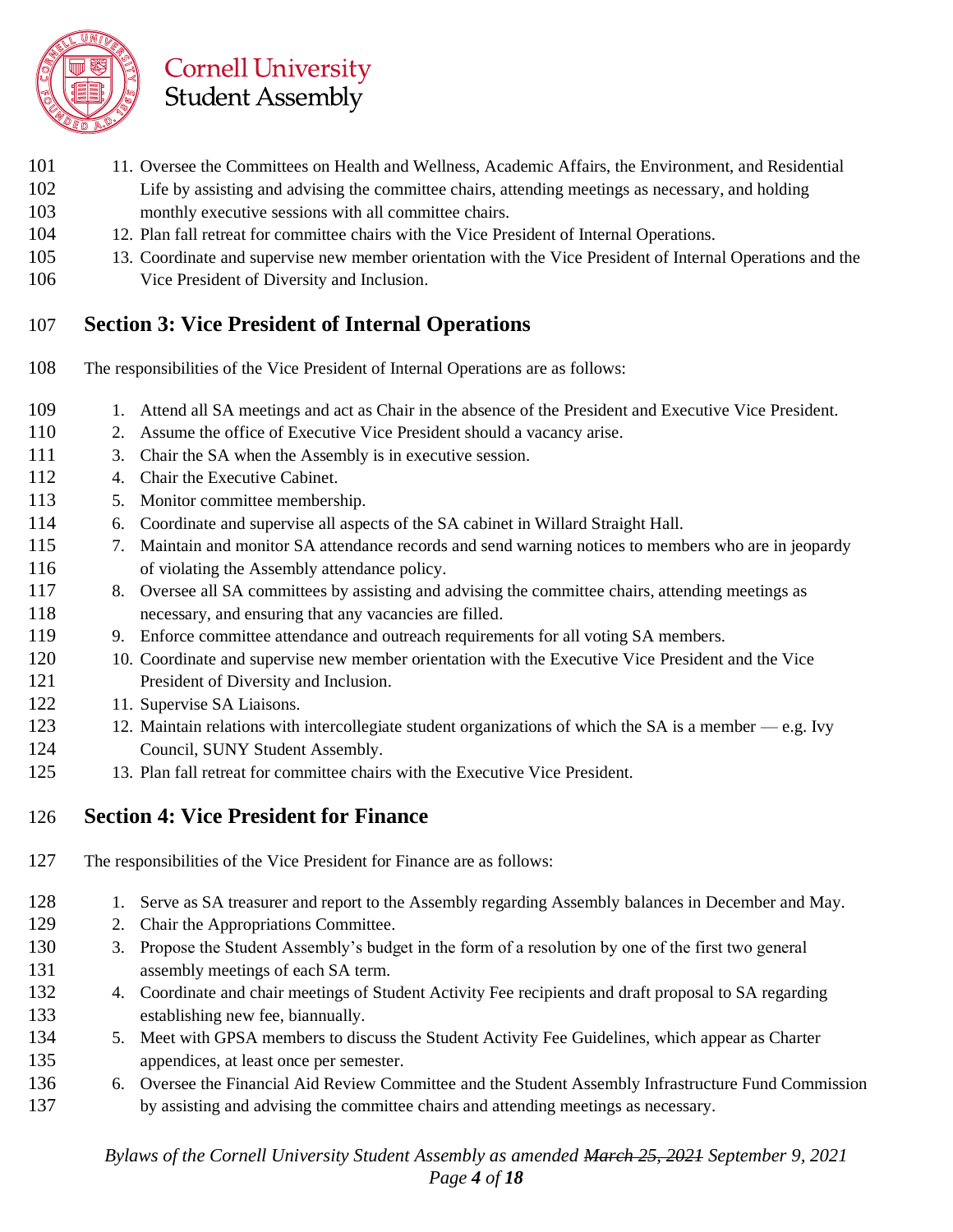

#### **Section 5: Vice President of External Affairs**

**Cornell University Student Assembly** 

- The responsibilities of the Vice President of External Affairs are as follows:
- 140 1. Coordinate constituency representatives' community outreach efforts (including, but not limited to, community forums, meetings with Deans, internal school governments, etc.);
- 2. Invite all relevant stakeholders to Student Assembly meetings, when the weekly agenda is released;
- 3. Devise mechanisms for student organizations to become active members in the decision making process of the SA; most importantly, committees;
- 4. Oversee the City and Local Affairs Committee and the Technology Committee by assisting and advising 146 the committee chair and attending meetings as necessary;
- 5. Chair the Communications and Outreach Committee;
- 6. Consult with the Director of Elections regarding elections' advertising;
- 7. Arrange all advertising, postering, banners, social media, etc.;
- 8. Serve as a liaison to relevant news sources;
- 9. Serve as editor of SA newsletter to be sent over email to the entire undergraduate student body at least two times/semester. The newsletter should include the current month's accomplishments and next
- month's plans, accompanied by the name of a contact person to whom comments and questions may be addressed. Maintain contact with Student Assembly alumni through distribution of the biannual Student
- Assembly newsletter to any interested alumni;

#### **Section 6: Vice President of Diversity and Inclusion**

- The responsibilities of the Vice President of Diversity and Inclusion are as follows:
- 158 1. Chair the Diversity and Inclusion Committee;
- 2. Prepare training sessions for the SA on addressing issues of diversity along with the Vice President of External Affairs;
- 161 3. Meet on an as-needed basis with other administrators and staff concerning diversity initiatives;
- 4. Attend the Diversity Community meetings on a semesterly basis;
- 163 5. Ensure that legislative acts of the SA are culturally inclusive;
- 6. Provide updates on the state of diversity at Cornell and work to align the SA with University initiatives;
- 7. Work with University-sponsored programs such as the Pre-freshmen Summer Program and Diversity Hosting Month to introduce new students to the governance system of Cornell;
- 8. Coordinate with the Vice President of External Affairs to effectively communicate with groups that advocate for underrepresented students on campus.
- 9. Monitor and maintain all aspects of the Student Assembly website at [http://cornellsa.com](http://cornellsa.com/)
- 10. Coordinate with the Executive Vice President, the Vice President of Internal Operations, and the Intergroup Dialogue Project to incorporate a IDP Training Session into the SA new member orientation.

#### **Section 7: Director of Elections**

The responsibilities of the Director of Elections are as follows:

*Bylaws of the Cornell University Student Assembly as amended March 25, 2021 September 9, 2021 Page 5 of 18*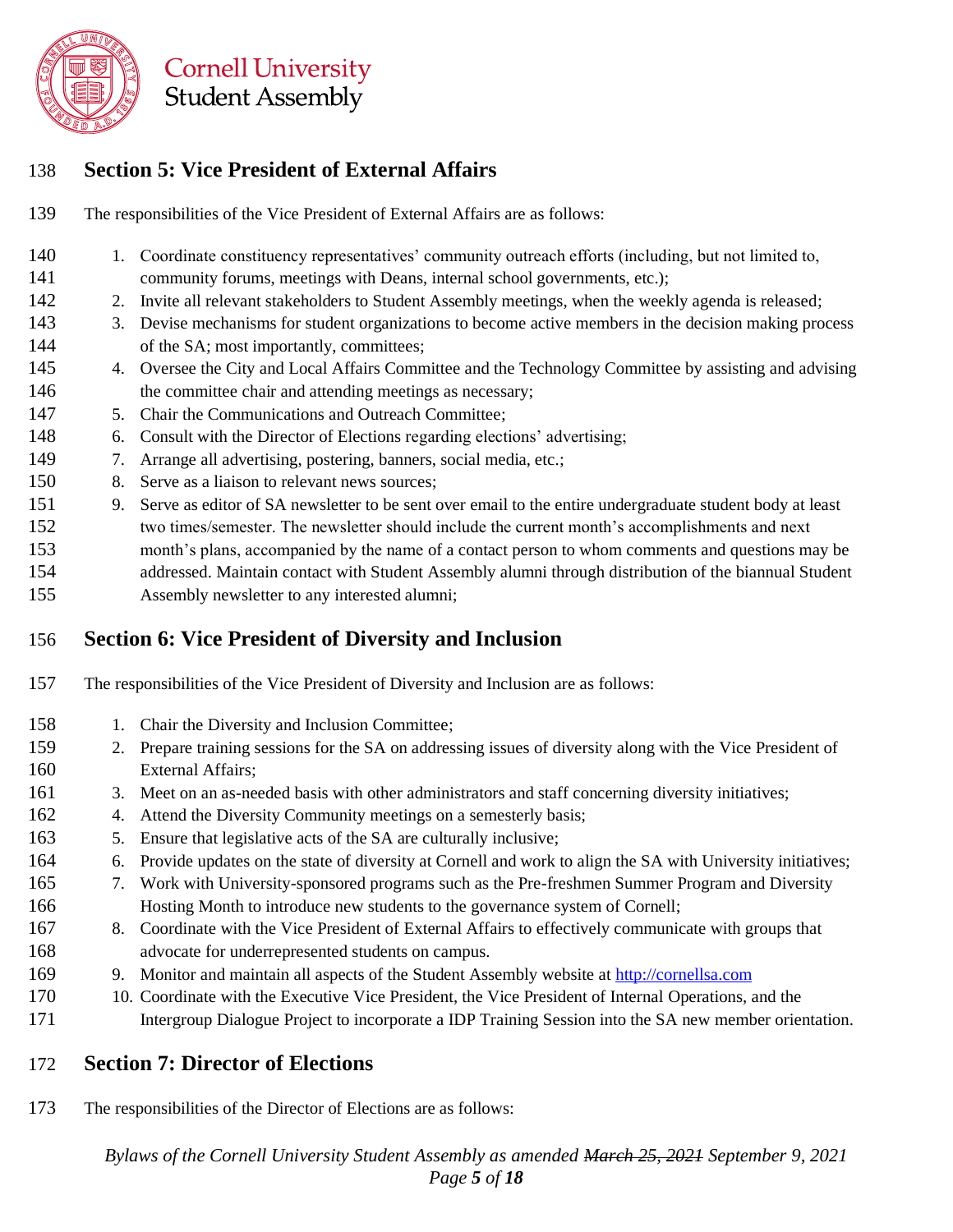

- 174 1. Chair the Elections Committee and report all the activities of said committee to the general SA;
- 2. Assume responsibility for all aspects of the Fall and Spring elections and coordinate all efforts with the Director of the Office of the Assemblies, the VP of External Affairs, and the President;
- 3. Serve as SA correspondent for election matters;
- 178 4. Ensure that the Elections Committee is successfully completing the following tasks:
- a. Making every effort to ensure the greatest number of candidates for each available position,
- b. Ensuring all candidates are aware of and abiding by elections, campaigning, postering, and other 181 Assembly and University policies,
- c. Coordinating and advertising an informal "Meet the Candidates Forum",
- d. Coordinating and advertising opportunities for candidates to make public appearances,
- e. Coordinating and advertising public forums specifically for candidates to discuss any ballot referenda, if such forums are deemed necessary by the Executive Board,
- f. Contacting student organizations and informing them of the elections process and encouraging them to send delegates to elections activities in order to report candidates' stances on relevant issues to 188 their organizations,
- g. Ensuring that candidates have submitted pictures and statements
- h. Making every effort to achieve the highest possible voter turnout by advertising and assisting the Office of the Assemblies in the coordination of elections days;
- 5. Make sure, in conjunction with the VP of External Operations, that there are a substantial number of potential ballot referenda to be considered for approval by the SA, and that all approved referenda are advertised along with all elections activities described in #5 above (especially c. and e.).

#### **Section 8: Parliamentarian**

 The Parliamentarian need not be an SA member. The office of Parliamentarian holds no special voting privileges. The Parliamentarian also may not hold the President or Executive Vice President positions. The responsibilities of 198 the Parliamentarian are as follows:

- 199 1. Advise the President and committee chairs on questions of parliamentary procedure;
- 2. Consult with the sponsors on new actions brought before the SA into the categories specified in Article **III, Section 2, Item A of the SA Charter;**
- 3. Upon a specific request by an SA voting member, the Parliamentarian shall give the Assembly his/her recommendation on a parliamentary inquiry;
- 4. The Parliamentarian shall present a workshop on parliamentary procedure and this charter to the incoming assembly, preferably before the end of the spring semester but no later than the fourth week of the fall semester;
- 5. The Parliamentarian shall count a hand vote to discern simple majority from the gallery, where all eligible voters sit in a designated area;
- 6. The Parliamentarian shall coordinate with the Office of Assemblies to ensure that the SA governing documents are public and reflect the changes made by the SA.

#### **Section 9: Executive Archivist**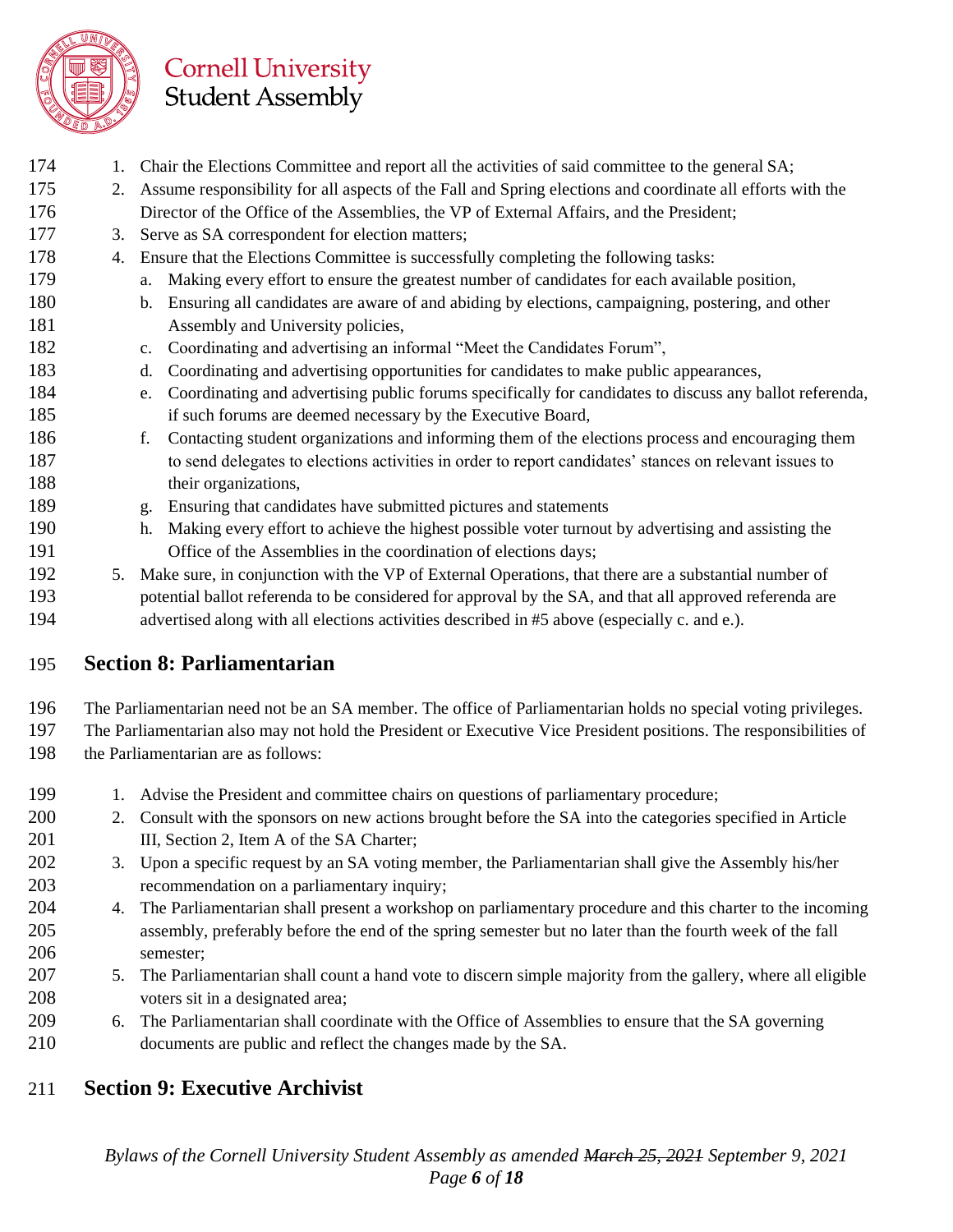

- The Executive Archivist need not be an SA member. The office of Executive Archivist holds no special voting
- privileges. The Executive Archivist also may not hold the President or Executive Vice President positions. The
- Executive Archivist shall be responsible for verifying the novelty or precedence of any proposed action or
- legislation with Assembly members, or others, bring before the Executive Board.

#### **Section 10: Offices of Officers**

- A. Each Office is permitted to develop its own recruitment process. Relevant materials including, but not limited to, application forms, candidate lists, recruitment methodology, and a list of the selected office members shall be submitted to the Office of the Assemblies after the recruitment process has been completed.
- a. Members of the office are not allowed to be ex-officio officers or voting members of the SA.
- 222 b. Each roster will be approved by majority vote by the Student Assembly.

## **ARTICLE IV:** MEETINGS

#### **Section 1: Regular Meetings**

225 Regular meeting times and places will be publicly announced at least 72 hours-prior to the scheduled meeting date.

#### **Section 2: Special Meetings**

- A. The President may convene special meetings of the SA to consider issues of immediate and pressing concern. The President will also call a special meeting after being instructed to do so by six of the voting members of the SA.
- B. SA meeting schedules will be constructed in such a way that SA meetings do not fall on religious 232 holidays. These schedules will be made by the Executive Committee at the beginning of each semester. In place of regularly scheduled meetings, special meetings will be held.

#### **Section 3: Organizational Meeting**

 The first meeting of the academic year shall be known as the Organizational Meeting and shall be for the purpose of adopting the schedule for regular meetings and approving the standing rules.

#### **Section 4: Informal meetings**

- The SA shall hold an informal meeting as events warrant at the discretion of the Executive Board. This meeting
- will be reserved for informal discussions between SA members and other interested parties, to set goals and
- priorities for the upcoming weeks. No legislation can be decided upon during these informal sessions. The
- attendance policy will remain in effect during the meeting.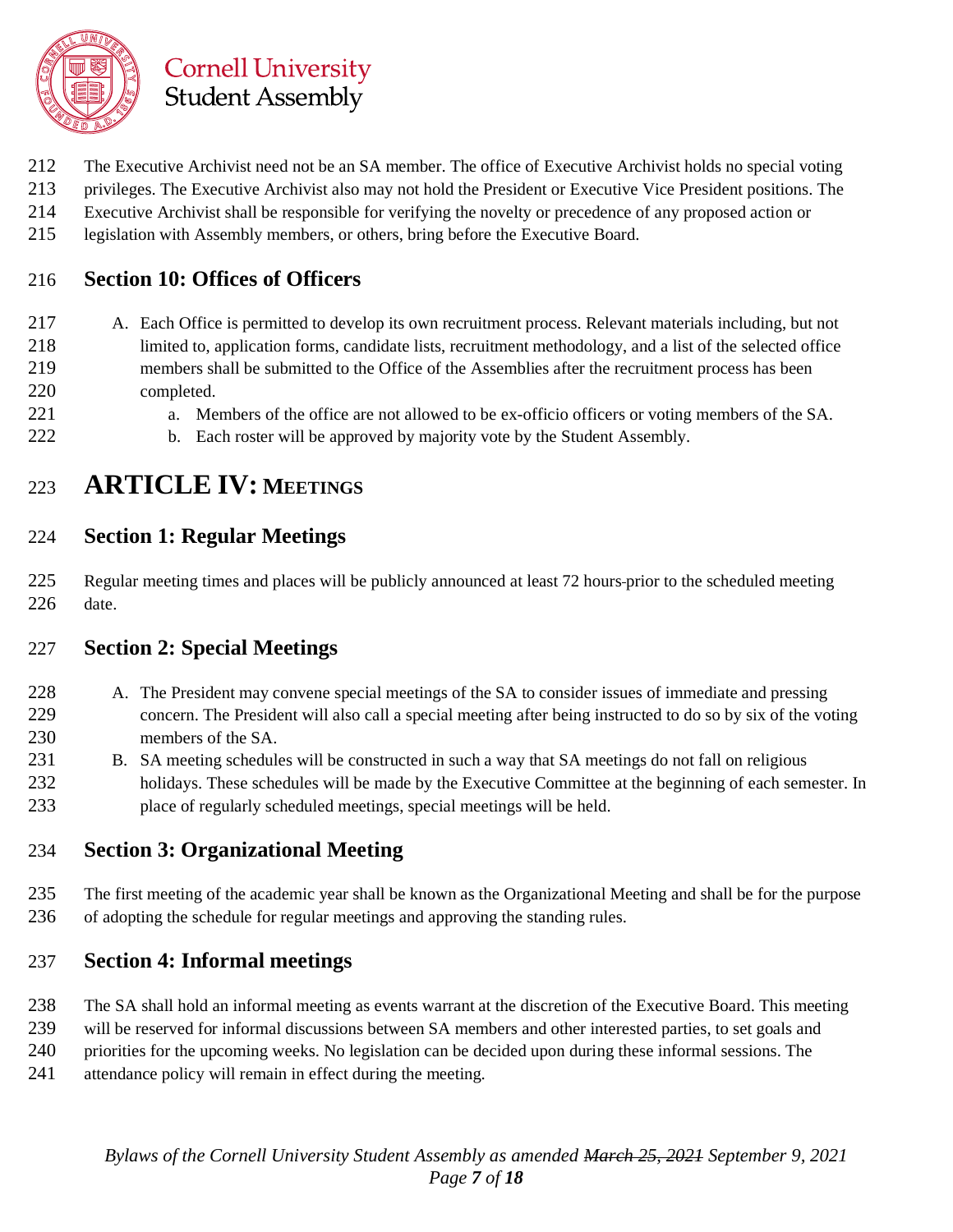

#### **Section 5: Executive Session**

243 With the concurrence of two-thirds of the voting members in attendance, the SA or any of its committees may go into executive session during a regularly scheduled meeting only to discuss confidential matters as defined by this Charter. No policy determinations will be made in executive session. The Student Assembly may also hold executive sessions for internal elections and planning purposes. Executive session shall be closed to non-voting, non-executive members of the assembly. Community members may be invited by the assembly to participate in an executive session. Secret ballot votes shall be reserved for executive sessions.

#### **Section 6: Quorum**

A quorum shall consist of a majority of the voting members of the SA.

#### **Section 7: Community Votes**

- A. Should there only be one undergraduate ex-officio non-elected member in attendance, he or she will only be allocated one vote.
- B. The community clause may only be exercised on final votes of sense-of-body resolutions, which excludes (1) funding and budgetary decisions, (2) amendments to the SA Charter and Standing Rules, (3) the ability to make motions, (4) creation/dissolution of committees (5) selection of officers, committee members, and liaisons from the popularly elected SA (i.e. allocation of the Student Activity Fee, approval of Parliamentarian, Liaison to the Provost, etc.).
- C. Prior to the final vote of a resolution, qualifying undergraduate members of the community will be permitted to cast their vote. The President will announce to the Assembly the collective vote of the gallery and liaisons prior to the casting of popularly elected members' votes on any given sense-of-the-body resolution. Both community votes will be allocated to the side that has a simple majority.
- D. All community votes shall be submitted through a Qualtrics survey to which a Cornell University Web Authorization Portal has been applied. The link to this survey will be made easily accessible on the Student Assembly website. The relevant deliberations that occur during the assembly meeting shall be live-streamed on the same page. The page must also feature a link to the text of the legislation being voted upon. The voting shall commence at the beginning of the Student Assembly meeting at which the final vote is conducted. The voting shall end at the commencement of voting for assembly members, at which point the tally of community votes will be announced to the Student Assembly. It will be the responsibility of the Parliamentarian to work in tandem with the Office of the Assemblies in order ot 271 execute all tasks except those relevant to the live stream, which shall be the responsibility of the Student Assembly Clerk..

## **Section 8: Regularly Scheduled Meetings for Purposes of the Student Assembly Attendance Policy**

 A. Attendance at all organizational and specially scheduled meetings is required, when the Executive Committee provides SA members at least 72-hours prior notice of the meeting.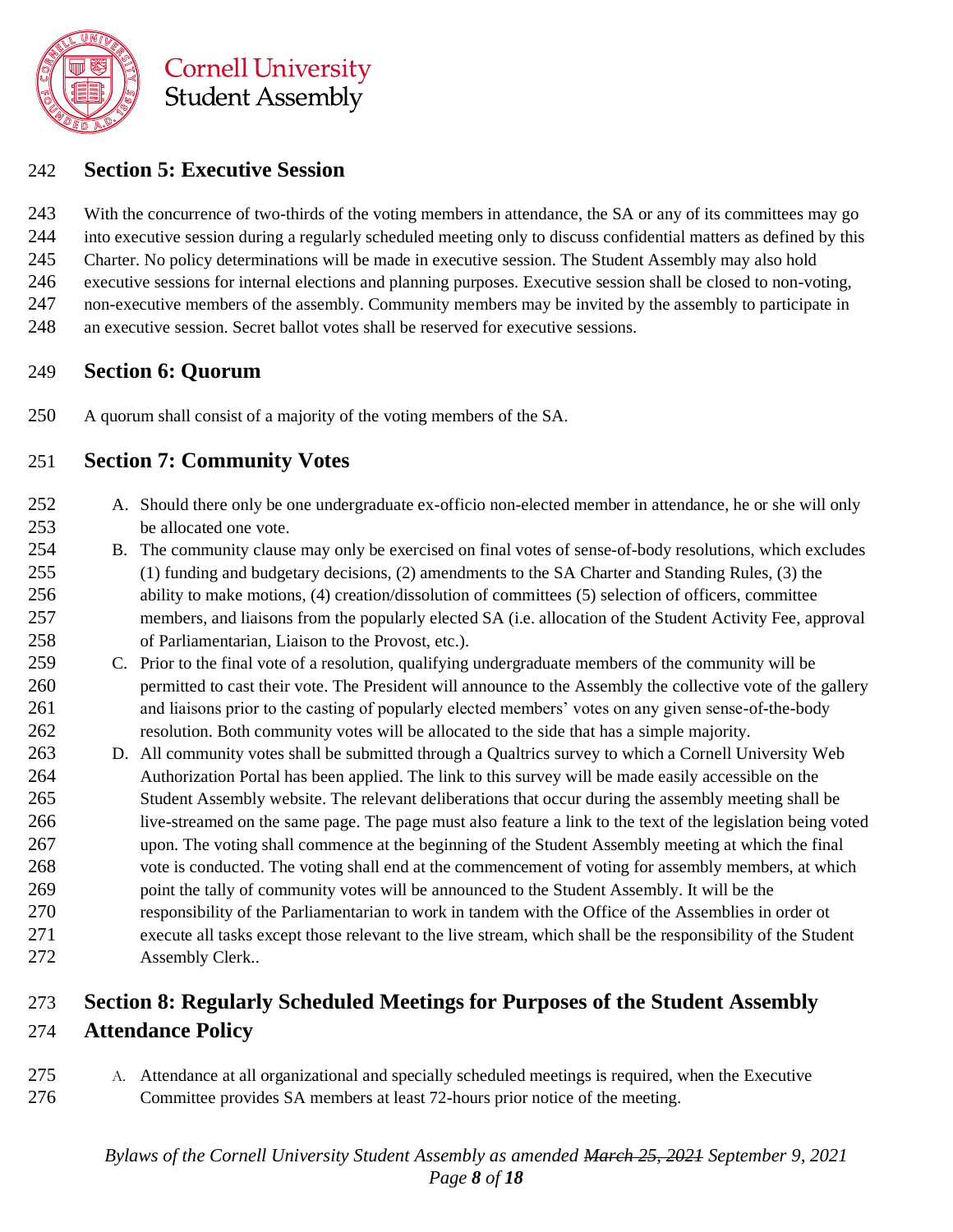

 B. Any member who fails to attend a required meeting or event shall be considered absent. Any late arrival or early departure from a required meeting will result in a half-absence. This includes Executive Sessions.

## **ARTICLE V: EXECUTIVE BOARD**

#### **Section 1: Composition**

 The Executive Board shall be composed of the officers of the SA. The Executive Archivist, the Director of Elections and the Parliamentarian serve as non-voting members of the Executive Board.

#### **Section 2: Duties**

 The Executive Board of the SA shall coordinate the actions of the SA to ensure its smooth operation, set the agenda for the Regular Meetings of the SA and inform all relevant parties of Executive Cabinet decisions. Additionally, the board shall send its minutes to all representatives within 24 hours of its meeting.

#### **Section 3: Meetings**

 The Executive Board shall hold meetings at least once a week during the academic year. Special meetings of the Board may be called by the Executive Vice President and shall be called upon the written request of four members of the board.

## **ARTICLE VI: COMMITTEES**

#### **Section 1: Creation and Maintenance of Committees**

- A. Committees will be established with the adoption of a committee charge to be included in these bylaws. A committee's charge must be adopted and placed in these Bylaws before its bylaws are to be considered. Committee bylaws shall be adopted with a majority vote.
- B. Any member of any SA committee or commission (except for the Appropriations committee, Executive Committee, and Elections committee) who will be an undergraduate for the entirety of the following SA term and who requests to maintain their membership during the transition from one SA term to the next may do so at the discretion of the committee's outgoing chair. The chair of the committee or commission will transmit the names of any returning members or commissioners to both the outgoing and newly elected Vice Presidents of Internal Operations by the last day of classes in May. The Vice President of Internal Operations will ensure that all returning committee or commission members are staffed and 303 included on the appropriate listserv once the new SA term begins on June  $1<sup>st</sup>$  and will inform each chair of any returning members or commissioners.
- C. For the purposes of communication and collaboration, the President and all Vice Presidents of the Student Assembly will serve as ex-officio non-voting members of all Student Assembly committees and commissions on which they do not serve as voting members. This policy does not apply to the Appropriations Committee, Infrastructure Fund Commission, and Elections Committee.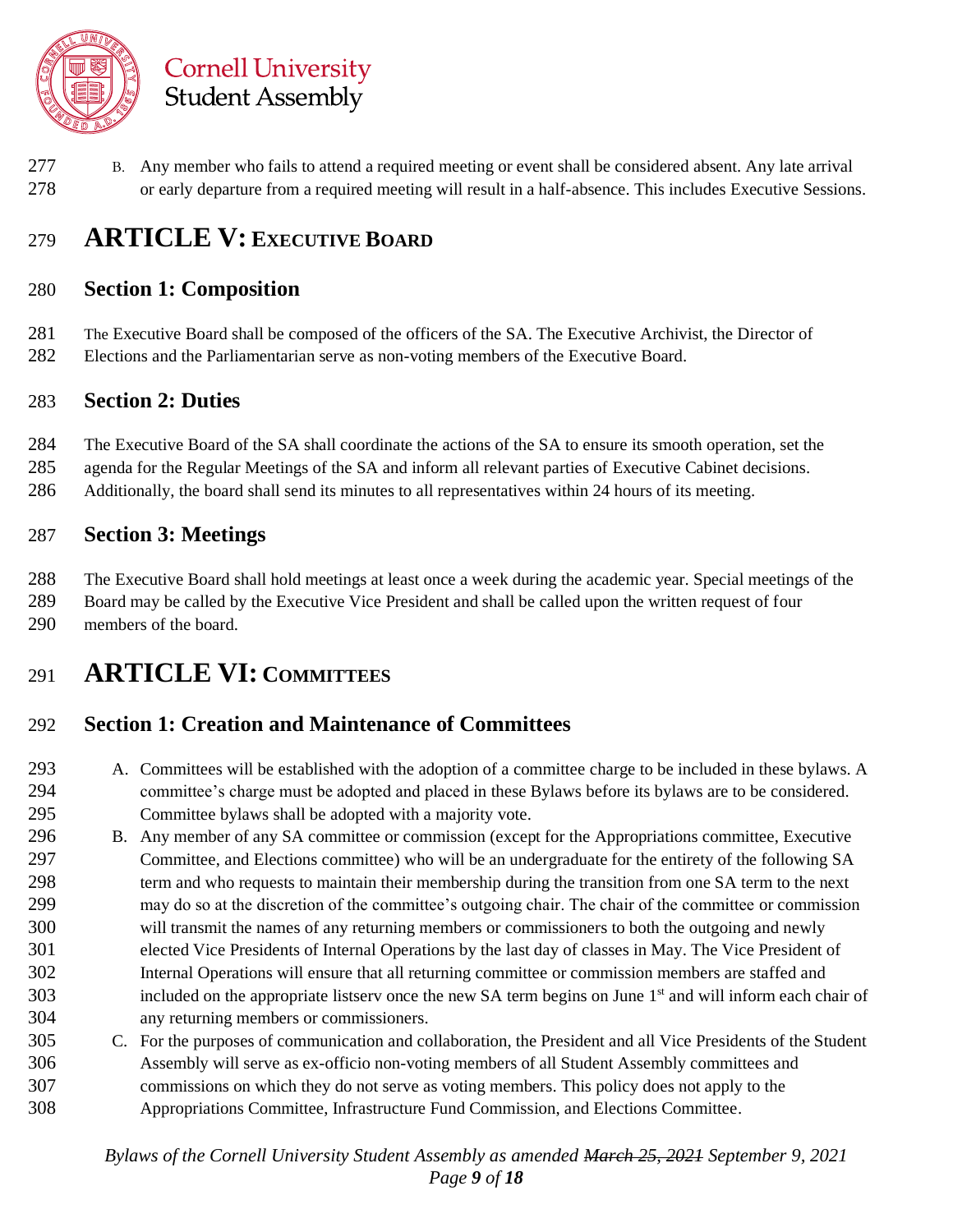

#### **Section 2: Review Committees**

- D. Review Committees shall review all policies, programs, and actions and shall aid in the budget/program planning process of sectors of the University that create policy directly affecting student life.
- E. The Vice President for Student and Campus Life shall appoint a staff member to work with the chairperson of certain review committee to assure proper functioning of the committee.
- F. Undergraduate members of the review committees will be designated by the appropriate constituency bodies and by application. All non-Student Assembly members will be subject to the approval of the SA.
- G. Review committees will discuss program assessment/planning documents with the SA during the fall semester as part of the committee's responsibility for the areas under their jurisdiction.
- H. Review committees will be convened in the beginning of the fall semester by the VP Internal Operations.
- I. Furthermore, the Student Assembly review committees reserve, can, and should exercise at their discretion legislative authority over residential life policies of the University (i.e. the Department of Campus Life and the Office of the Dean of Students). When exercising this authority, review committees are recommended to consult the Residential Student Congress of Cornell.
- J. **Committee on Dining Services –** The Committee on Dining Services will work to represent student interests in the Cornell food system. The committee will consist of at least one faculty member, two Dining student workers and/or Dining Student Sustainability Coordinators, two voting SA members, one graduate/professional student, and at least ten additional students. The VP of Internal Operations for the Student Assembly will recommend additional students to both the committee Chair and the Executive Cabinet for their approval. Additionally, the Director of Dining (or a designee) and the Budget Director of Dining shall serve ex-officio. The Chair, who does not have to be a SA member, will work with the Director to select relevant administrators and staff to be present at meetings. Members will collectively review the policies and initiatives of Dining Services, and make recommendations to Student Assembly and Dining Services leadership for improving existing policies or integrating new ideas.
- K. **Student Health Advisory Committee:** The committee will work in conjunction with Cornell Health to examine healthcare policies improve student health, wellness, and safety, and act as a form of open communication between student voices and Cornell Health administration. The committee will consist of a Steering Committee, which is made up of a SA & GPSA co-chair, committee chairs(s) from each respective sub-committee, a SHBAC liaison, an SDS liaison, and designated Cornell Health administration. The recognized subcommittees of the student Health Advisory Committee are: Patient Care, Sexual Health and Gender Services, Health and Wellness, Student Health Benefits, and the Mental Health Standing Committee. The SA co-chair will be held by a member of the SA and the committee will be under the supervision of the SA & GPSA co-chairs.
- L. **Environmental Policy and Planning Commission** The commission will research issues affecting the campus and its surrounding area, as well as provide recommendations for reducing Cornell's environmental impact. The Environmental Policy and Planning Commission will be charged with creating new legislation and enforcing past environmental legislation. This commission is also charged with providing environmental education and outreach in order to better inform students and the campus community about the campus's environmental impact and sustainability issues. The Environmental Policy and Planning Commission will work closely with students, administrators, student environmental organizations, the Cornell Sustainability Office, the Campus Planning Committee, the Campus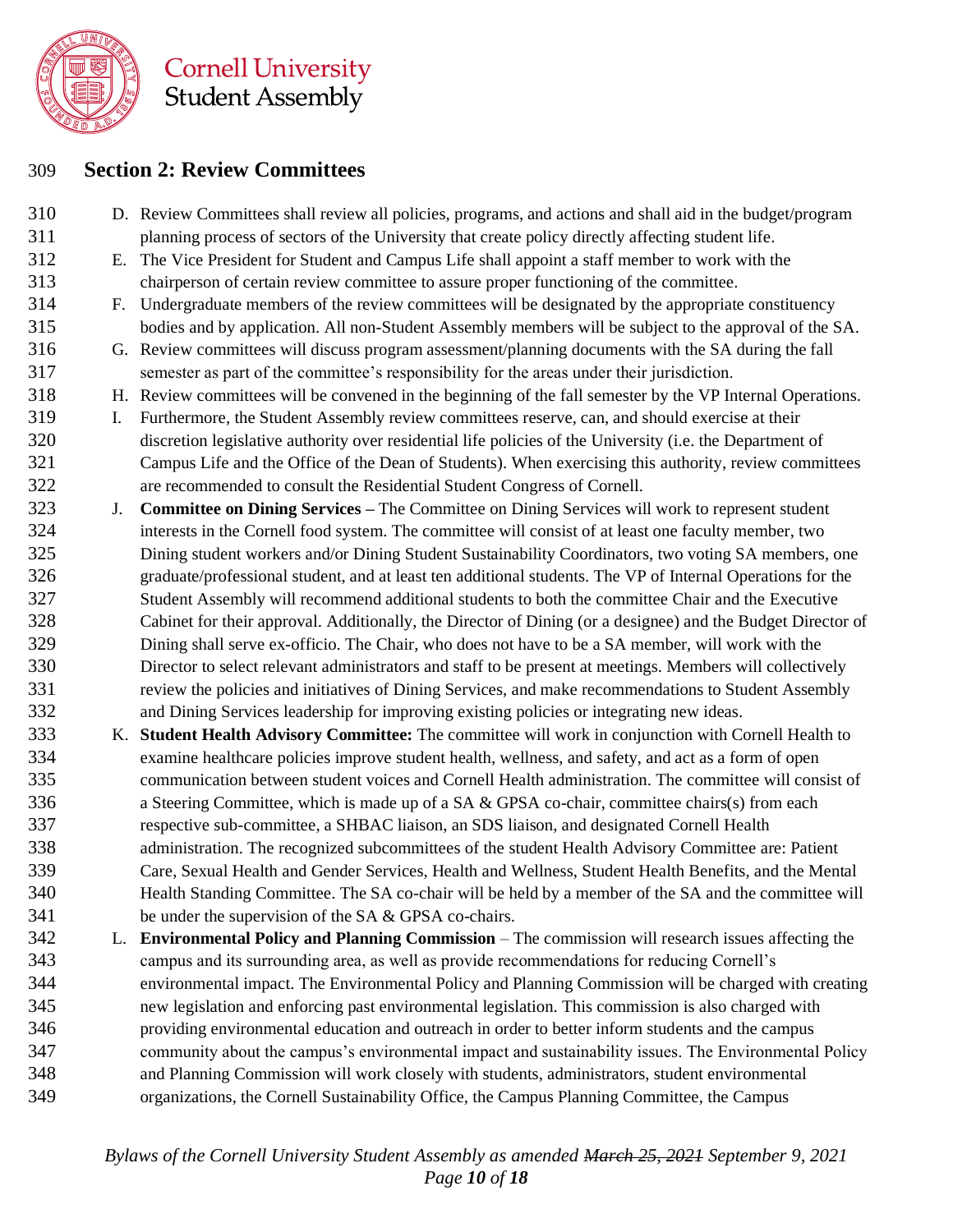

- Infrastructure Committee, and the City and Town of Ithaca Sustainability to better recognize and address the environmental concerns of the campus and its community as well as to encourage collaboration in working toward the creation of a more sustainable environment. The chair position can be held by any member of the Cornell undergraduate student population and the committee will be under the supervision of the Executive Vice President.
- M. **City and Local Affairs Committee** This committee will advocate on behalf of students' interest at the city and county government levels. In addition to its advocacy work, the committee will organize events that foster a sense of engagement in the Ithaca community for Cornell students. The chair position can be held by any member of the Cornell undergraduate student population and the committee will be under the supervision of the Vice President of External Operations.
- N. **Academic Policy Committee –** The committee will advise the Student Assembly on all academic matters at Cornell. Committee members will research, review, recommend, and develop projects to improve academic life for the student body. This committee will work closely with the Dean of Students and the Faculty Senate to ensure that students' concerns related to academic policy are voiced effectively to university officials. The chair position can be held by any member of the Cornell undergraduate student population and the committee will be under the supervision of Executive Vice President.
- O. **Financial Aid Review Committee** The committee will examine the financial aid policies of Cornell University. It shall also be responsible for the administration of the Student Helping Students grant. The committee shall consist of a chair, up to two SA members, between five and ten undergraduate students, at least four-fifths of whom receive some form of institutionalized financial aid. The Associate Vice Provost for Enrollment, the Directors of Financial Aid, the Associate Director of Financial Aid for Customer Service and Community Relations, a counselor from the Office of Financial Aid, two faculty members, and the Vice President for Student and Academic Services shall serve as ex-officio non-voting members. This committee will be under the supervision of the Vice President for Finance.

#### **Section 3: Operational Committees**

- A. Operational Committees shall maintain the proper functioning of the internal organization of the SA, and shall therefore facilitate the full expression of the SA's responsibilities to the Cornell student body.
- B. Operational committees shall be convened in the beginning of the fall semester, or when the committee's function prescribes, by the Committee on Committee Structure (or its successor body) in coordination with interested SA voting members.
- C. **Appropriations Committee** The Appropriations Committee of the SA is the financial branch of the SA. It reviews all requests for SA funding as well as the policies and guidelines regarding the Student Activity Fee and those organizations, which receive funding from it. The Committee shall consist of 8 voting members of the SA, to be selected by the Assembly at large during their organizational meetings; the VP Finance, who shall serve as Chair; and 7 undergraduates at-large to be selected by the Executive Cabinet. The Director of the Office of the Assemblies or their designee shall serve as an ex-officio non- voting member. No SAFC Commissioners shall serve as voting members of the Committee. Quorum shall be defined as a simple majority of all voting members. A designee of the chair shall take minutes at all meetings.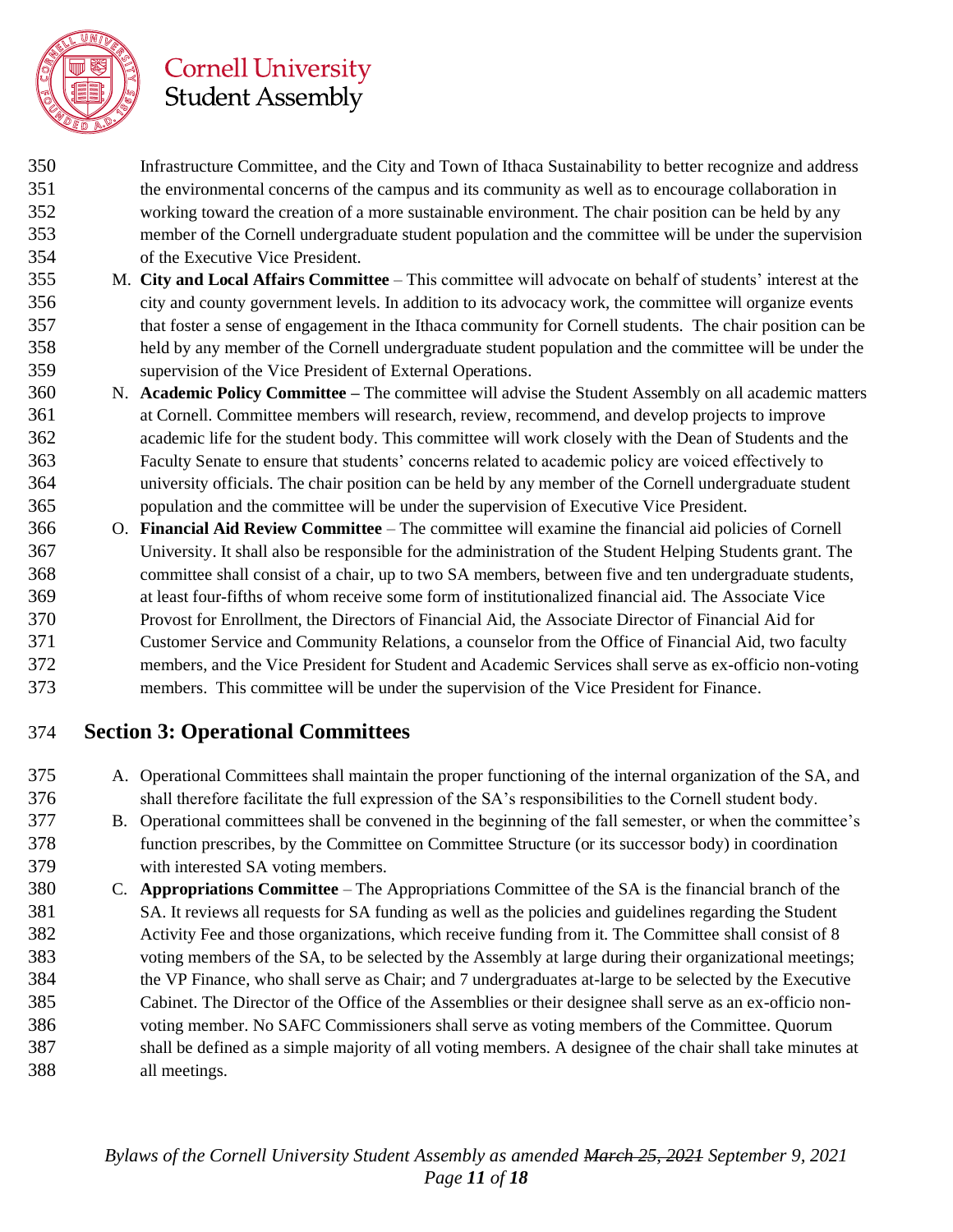

- D. **Student Assembly Infrastructure Fund Commission –** The SAIF Commission (SAIFC) of the SA is responsible for evaluating applications for funding through the SAIF. The rules governing the operation 391 of the SAIFC are contained in Appendix C of the SA Charter. The Commission shall consist of at least 12 and no more than 17 commissioners. The commissioners must include five voting members of the SA, consisting of a Chair, who will be the Vice President of Infrastructure of the SA, three Assembly members elected during the Assembly's Spring organizational meetings, and one New Student voting member of the SA, internally elected by the Assembly following the Fall election. The remaining commissioners will consist of at least seven and no more than twelve undergraduate students who are either returning commissioners or are selected from a pool of applicants and approved by the Executive Cabinet, with the exact number of commissioners to be set at the discretion of the Chair of the Commission and the Staffing Committee of the SA. No SAFC Commissioners shall serve as voting members of the SAIFC (with the exception of the Vice President for Finance). No more than 2 of the voting Student Assembly members on the SAIFC may also be voting members of the Appropriations Committee and no more than 4 of the total voting members on the committee may be voting members of the Appropriations Committee. Quorum shall be defined as a simple majority of all staffed voting members. Upon request, a written summary of the meeting will be provided by the chair. The Vice President for Finance and Vice President of External Affairs shall serve ex-officio as non-voting members of the Commission. The Director of the Office of the Assemblies or their designee shall serve as an ex-officio non-voting member.
- E. **Communications and Outreach Committee** The Communications and Outreach Committee helps to bridge the disconnect between campus and the Student Assembly. The Assembly strives to foster collaborative student activities, as well as inform the student body about the Student Assembly initiatives, meetings, and resolutions. The committee will ensure a direct and ever present link between students active in campus government, the administration, and students at-large and will relay student interest to the SA. The committee will assist in furthering the outreach efforts of the assembly by aiding in the coordination of SA-sponsored events including, but not limited to conducting polls, referenda, community outreach forums, designated constituency events, and hearings. The committee will also assist in coordinating efforts and devising strategies to involve more non-voting members in the decisions and events of the SA. The Assembly plans recreational events for students. The SA Vice President of External Affairs will serve as Chair of the Committee.
- F. **Elections Committee** The committee will coordinate and implement regularly scheduled and special elections of the SA and directly elected undergraduate representatives to the UA. The SA Director of Elections shall serve as chair with a vote only in the event of a tie. The committee consists of ten voting members, of whom less than half may also be members of the SA. At one of the first two SA meetings of each academic year, the Executive Cabinet will present a slate of proposed members to the SA for confirmation, which the SA must approve or disapprove in its entirety. The Executive Cabinet may fill any subsequent vacancies without confirmation by the SA. No person may be a candidate in an election supervised by the committee in the same academic year when the person served as a voting member of the committee. All committee meetings will be closed. Only voting members will be permitted to attend the meetings unless specifically invited by the Director of Elections. This committee will be chaired by the Director of Elections of the Student Assembly.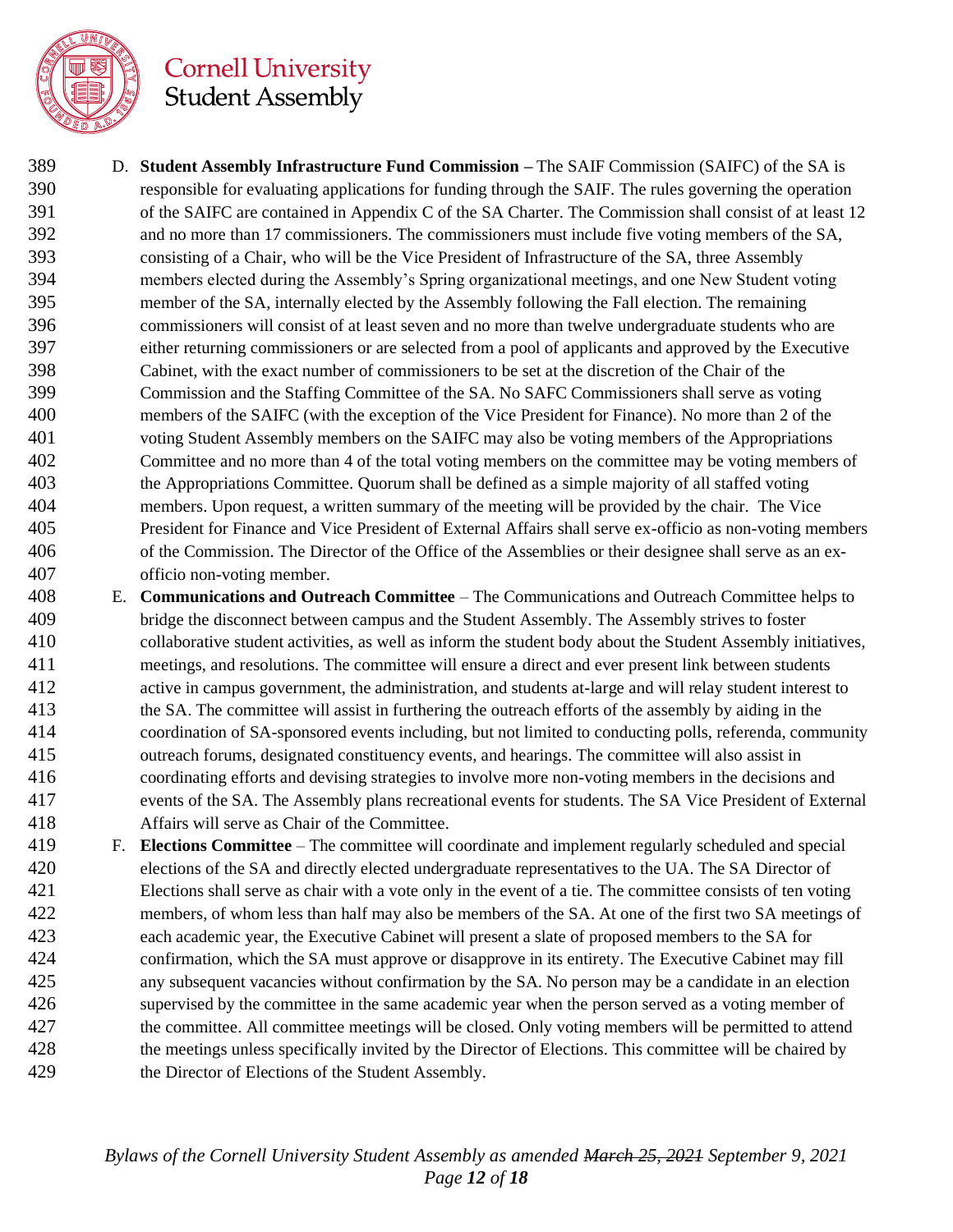

 G. **Executive Cabinet** – The committee shall staff any vacant committee positions the Student Assembly (SA) is empowered to staff during meetings in early fall. The committee shall re-evaluate the committee application outreach plan at the end of every spring term. The committee shall also evaluate SA committees' end of the year report and determine if the SA committee and/or their composition need to be changed. The committee shall be charged with creating and enforcing an attendance policy for all committees. The membership of this committee shall include the SA's President, Executive Vice President, Vice President for Finance, Vice President of External Affairs, Vice President of Internal Operations, Vice President of Diversity and Inclusion, and all SA committee chairs. Ex-officio membership shall be granted to the Director of the Office of Assemblies. The VP Internal of Operations shall serve as chair. The VP of Internal Operations shall be responsible for consulting with chairpersons of committees and recommending candidates for vacant committee positions to the Executive Cabinet. The Executive Cabinet shall assume the duties and responsibilities of the Student Assembly Staffing Committee, as referred to in other documents.

 H. **Research & Accountability Committee** – The committee will pursue any necessary accountability and research concerns of SA members and directly elected undergraduate representatives to the UA. Research and accountability concerns consist of, but are not limited to: general body attendance, resolution voting, liaison role accountability, committee attendance, committee conduct, and general representative accountability. The committee will also evaluate all requests submitted by community members that are against any SA member, SA committees, or directly elected undergraduate representatives to the UA. The Chair position can be held by any non-Student Assembly member of the Cornell undergraduate student population and the committee will be under the supervision of Executive Vice President. The committee shall consist of ten voting members, two of which are current SA members and/or directly elected undergraduate representatives to the UA and eight undergraduate community members. The chair shall only vote in the event of a tie. The composition of the committee can change for specific meeting types in which members of the SA Executive Committee or other student representatives can be given an ex- offico status – this is to be voted on by the RE committee as a whole and only when initially decided on by the Chair. The committee has the obligation, if decided upon, to conference any SA member, directly elected undergraduate representative to the UA, SA affiliated committees, or Committee Chair if they have received a notice from any member of the Cornell Community. The committee is restricted from passing resolutions due to the necessary impartial nature of the committee. However, after a full inquiry or fact finding action – a written report may be presented to the SA, which will include a brief summary of the situation being investigated and any necessary actions the committee recommends. The requester's name and others who are not SA members or directly elected undergraduate representatives to the UA shall be redacted from the report if permission from any of the individual(s) is not given. Adoption of the (possible) recommendation(s) requires a three quarters majority vote of SA voting members. Rejection of the (possible) recommendation(s) require three quarters of SA voting members. If recommendation or report are not approved or rejected, it will be tabled indefinitely. The committee chair shall present reports to the SA at both the requestor(s), RA Committee's, and Chair's discretion

#### **Section 4: Diversity**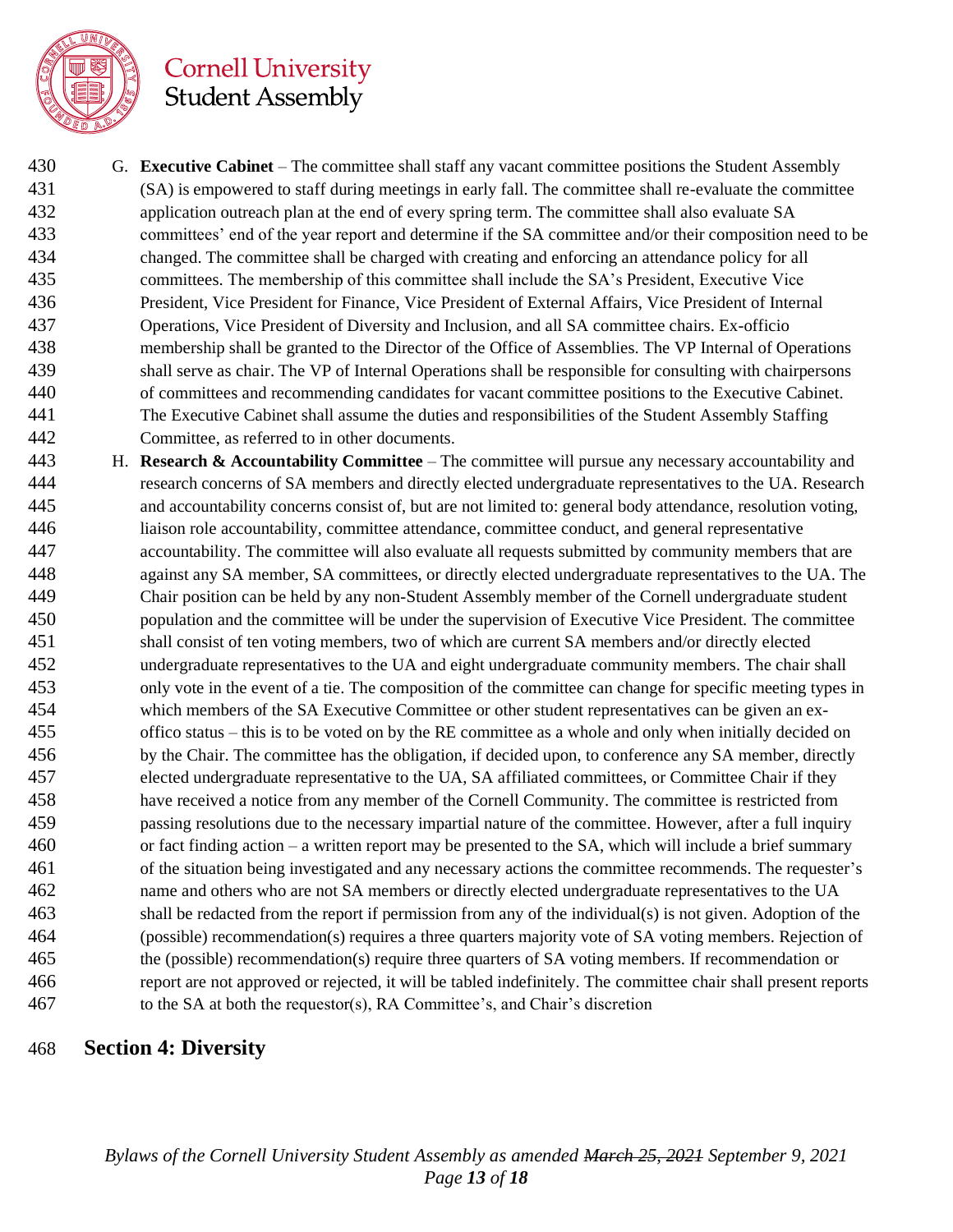

| 469 | A. Diversity and Inclusion Committee – The committee shall serve as the body through which the SA, the           |  |  |  |
|-----|------------------------------------------------------------------------------------------------------------------|--|--|--|
| 470 | diversity councils of the undergraduate schools and colleges, the Office of Academic Diversity Initiatives       |  |  |  |
| 471 | (OADI), and the Center for Intercultural Dialogue coordinate their efforts to promote awareness and              |  |  |  |
| 472 | understanding of the increasing importance of diversity and create an environment that brings together           |  |  |  |
| 473 | diverse perspectives and fosters diversity of thought. The charge of the Diversity and Inclusion committee       |  |  |  |
| 474 | will be to:                                                                                                      |  |  |  |
| 475 | To be a meeting grounds for interested students to meet members of the administration to<br>a.                   |  |  |  |
| 476 | brainstorm, formulate and lead implementable policies in the field of diversity and inclusion.                   |  |  |  |
| 477 | To review the efforts of the Diversity Committee and diversity councils of the colleges.<br>b.                   |  |  |  |
| 478 | To provide a brief report of its progress to be presented by the Vice President of Diversity $\&$<br>$c_{\cdot}$ |  |  |  |
| 479 | Inclusion to the SA General Body by the final meeting in the fall semester, as well as a full report             |  |  |  |
| 480 | to include (but not limited to) the goals of the academic year, the strategies devised for                       |  |  |  |
| 481 | achievement of these goals, the progress of UDC initiatives, college- specific initiatives,                      |  |  |  |
| 482 | obstacles, and potential goals for the next academic year to be presented in the same manner at                  |  |  |  |
| 483 | the final meeting of the spring semester.                                                                        |  |  |  |
| 484 | d. Composition                                                                                                   |  |  |  |
| 485 | i. The Diversity and Inclusion Committee will aim to be a collective voice of the diversity                      |  |  |  |
| 486 | of backgrounds, cultures, ethnicities, gender identities, races, religions, and sexual                           |  |  |  |
| 487 | orientations represented at Cornell.                                                                             |  |  |  |
| 488 | ii. Non-SA student representation: student members of the committee may be recruited from                        |  |  |  |
| 489 | institutions and organizations such as the diversity councils of the colleges, Women's                           |  |  |  |
| 490 | Resource Center, Center for Intercultural Dialogue, ALANA, Haven Executive board,                                |  |  |  |
| 491 | Cornell Outdoor Education, International Student Union and any member of the Cornell                             |  |  |  |
| 492 | student body who is interested in diversity initiatives.                                                         |  |  |  |
| 493 | Student Assembly representation: SA LGBTIA+ Liaison at-large, Women's<br>iii.                                    |  |  |  |
| 494 | representative, International representative, both Minority Liaisons, First Generation                           |  |  |  |
| 495 | Students Representative, Students with Disabilities Representative, and the Vice                                 |  |  |  |
| 496 | President of External Affairs are required to be members of the committee.                                       |  |  |  |
| 497 | Structure<br>e.                                                                                                  |  |  |  |
| 498 | The Vice President of Diversity and Inclusion of the Student Assembly will chair the                             |  |  |  |
| 499 | Diversity and Inclusion committee.                                                                               |  |  |  |
|     |                                                                                                                  |  |  |  |
| 500 | <b>Section 5: External Committees</b>                                                                            |  |  |  |
| 501 | A. Office of the Student Advocate                                                                                |  |  |  |
| 502 | a. Roles and Responsibilities                                                                                    |  |  |  |
| 503 | i. Student Advocate – the responsibilities of the Student Advocate are as follows:                               |  |  |  |
| 504 | Attend and chair all office meetings                                                                             |  |  |  |
| 505 | Correspond with Student Assembly to affect office priorities<br>2.                                               |  |  |  |
| 506 | Create training programs for caseworkers and staff<br>3.                                                         |  |  |  |
| 507 | Monitor the collection of data in the office<br>4.                                                               |  |  |  |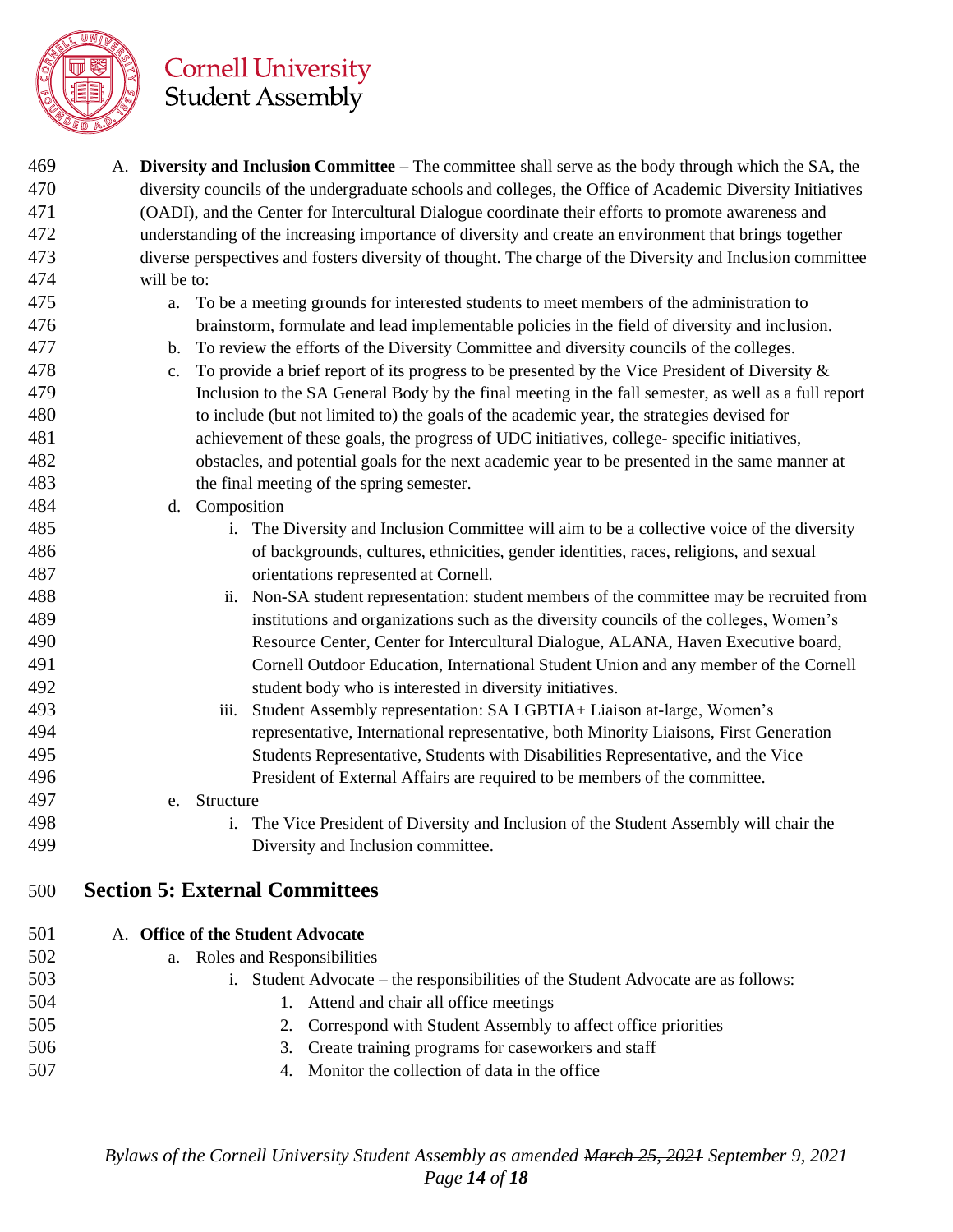

| 508 | 5. Develop relationships with University offices and coordinate informational                  |
|-----|------------------------------------------------------------------------------------------------|
| 509 | material                                                                                       |
| 510 | ii. Chief of Staff – the responsibilities of the Chief of Staff are as follows:                |
| 511 | 1. Supervise office staff and ensure cohesion                                                  |
| 512 | 2. Ensure that all cases are met with an appropriate and timely response                       |
| 513 | 3. Create training programs for caseworkers and staff                                          |
| 514 | 4. Develop relationships with University offices and coordinate informational                  |
| 515 | materials                                                                                      |
| 516 | 5. Write and present an office report at the end of each semester                              |
| 517 | iii. Director for Student and Campus Life – the responsibilities of the Director for Student   |
| 518 | and Campus Life are as follows:                                                                |
| 519 | 1. Oversee caseworkers handling student issues pertaining to residency,                        |
| 520 | discrimination, harassment and student-related conduct violations.                             |
| 521 | 2. Create informational material relating to these issues.                                     |
| 522 | iv. Director for Academic Affairs - the responsibilities of the Director for Academic Affairs  |
| 523 | are as follows:                                                                                |
| 524 | 1. Oversee caseworkers handling student issues pertaining to professor-related                 |
| 525 | conduct violations, grade and enrollment disputes.                                             |
| 526 | 2. Create informational materials relating to these issues.                                    |
| 527 | v. Director for Student Finance – the responsibilities of the Director for Student Finance are |
| 528 | as follows:                                                                                    |
| 529 | 1. Oversee caseworkers handling student issues pertaining to financial aid disputes            |
| 530 | and student-employment.                                                                        |
| 531 | 2. Create informational materials relating to these issues.                                    |
| 532 | vi. Caseworkers – the responsibilities of Caseworkers shall be as follows:                     |
| 533 | 1. Follow the supervision of their Director                                                    |
| 534 | 2. Participate in the office's training process                                                |
| 535 | 3. Respond to questions and inquiries sent via email by students or in person in a             |
| 536 | timely manner                                                                                  |
| 537 | 4. Refer students to the appropriate office within the University to handle their              |
| 538 | complaint                                                                                      |
| 539 | b. Recruitment of the Student Advocate Members                                                 |
| 540 | The outgoing Office of the Student Advocate shall nominate a new Student Advocae as<br>1.      |
| 541 | well as staff members each year, to be discussed and approved by the Student Assembly          |
| 542 | before the end of the academic year. The first student advocate shall be appointed by the      |
| 543 | SA President and confirmed by the Student Assembly and begin staffing the remainder of         |
| 544 | the office to be confirmed again by the Student Assembly.                                      |
| 545 | <b>B.</b> Office of Student Government Relations                                               |
| 546 | Name, Mission, and Affiliation<br>a.                                                           |
| 547 | i. Name – the name of the office shall be the Office of Student Government Relations           |
| 548 | (abbreviated to OSGR).                                                                         |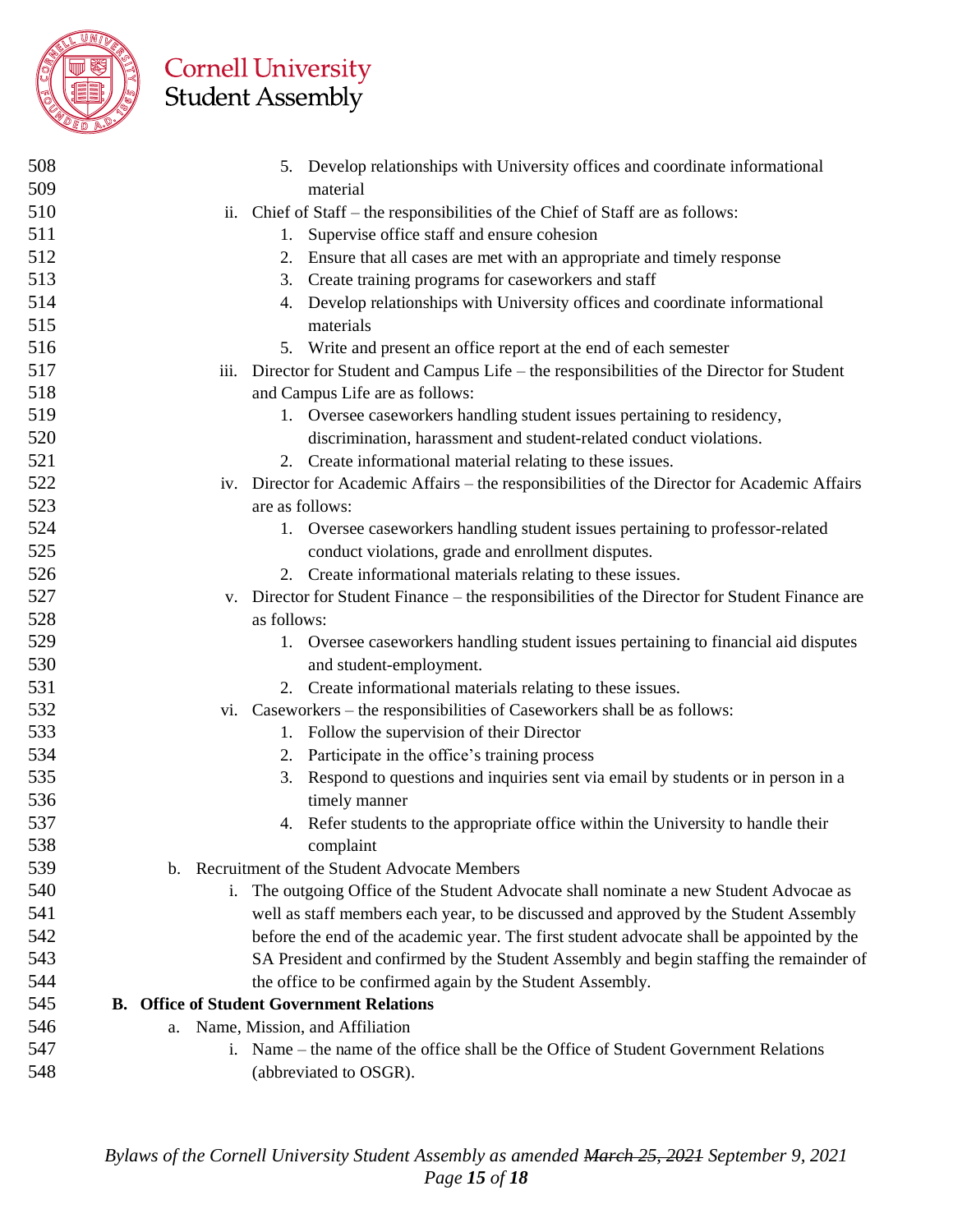

| 549 |             | ii. Mission – the mission of OSGR shall be to advocate on behalf of current and future                                     |
|-----|-------------|----------------------------------------------------------------------------------------------------------------------------|
| 550 |             | students for the accessibility, affordability, and quality of Cornell University.                                          |
| 551 |             | iii. Affiliation – The Office of Student Government Relations shall be affiliated as an                                    |
| 552 |             | external executive office of the Cornell Student Assembly.                                                                 |
| 553 |             | b. Roles and Responsibilities                                                                                              |
| 554 |             | i. Director of the Office of Student Government Relations – the responsibilities of the                                    |
| 555 |             | Director of the Office of Student Government Relations are as follows:                                                     |
| 556 |             | Chair all Office meetings and attend all SA executive board meetings<br>1.                                                 |
| 557 |             | 2. Correspond with the Student Assembly to affect office priorities                                                        |
| 558 |             | Create training programs for directors and other office members<br>3.                                                      |
| 559 |             | 4. Appoint additional members of the office as appropriate                                                                 |
| 560 |             | 5. Oversee the budget of the office                                                                                        |
| 561 |             | Director of Local Relations – the responsibilities of the Director of Local Relations are as<br>$\overline{\mathbf{11}}$ . |
| 562 |             | follows:                                                                                                                   |
| 563 |             | 1. Understand and act upon student needs and requests                                                                      |
| 564 |             | 2. Maintain and foster communications with appropriate institutions, entities, and                                         |
| 565 |             | individuals                                                                                                                |
| 566 |             | iii. Director of State Relations – the responsibilities of the Director of State Relations are as                          |
| 567 |             | follows:                                                                                                                   |
| 568 |             | 1. Understand and act upon student needs and requests                                                                      |
| 569 |             | 2. Maintain and foster communications with appropriate institutions, entities, and                                         |
| 570 |             | individuals                                                                                                                |
| 571 |             | iv. Director of Federal Relations – the responsibilities of the Director of Federal Relations                              |
| 572 |             | are as follows:                                                                                                            |
| 573 |             | 1. Understand and act upon student needs and requests                                                                      |
| 574 |             | 2. Maintain and foster communications with appropriate institutions, entities, and                                         |
| 575 |             | individuals                                                                                                                |
| 576 |             | Voting Members of OSGR – the responsibilities of Voting Members of OSGR are as<br>V.                                       |
| 577 |             | follows:                                                                                                                   |
| 578 |             | 1. Understand and act upon student needs and requests                                                                      |
| 579 |             | 2. Collaborate and support the Directors of Local, State, and Federal Relations as                                         |
| 580 |             | needed                                                                                                                     |
| 581 | $c_{\cdot}$ | Recruitment of Office of Student Government Relations members                                                              |
| 582 |             | The outgoing Office of Student Government Relations shall nominate a new Director of<br>1.                                 |
| 583 |             | the office as well as new Directors of Local, State, and Federal Relations to be discussed                                 |
| 584 |             | and approved by the Student Assembly before the end of each calendar year.                                                 |
| 585 |             | Nominations for the Director of State Relations are encouraged to have lived in New                                        |
| 586 |             | York State prior to becoming a student at Cornell. The first Director of the Office shall be                               |
| 587 |             | appointed by the SA President and confirmed by the Student Assembly and shall staff the                                    |
| 588 |             | remainder of the office to be confirmed again by the Student Assembly.                                                     |
| 589 |             | d. Funding                                                                                                                 |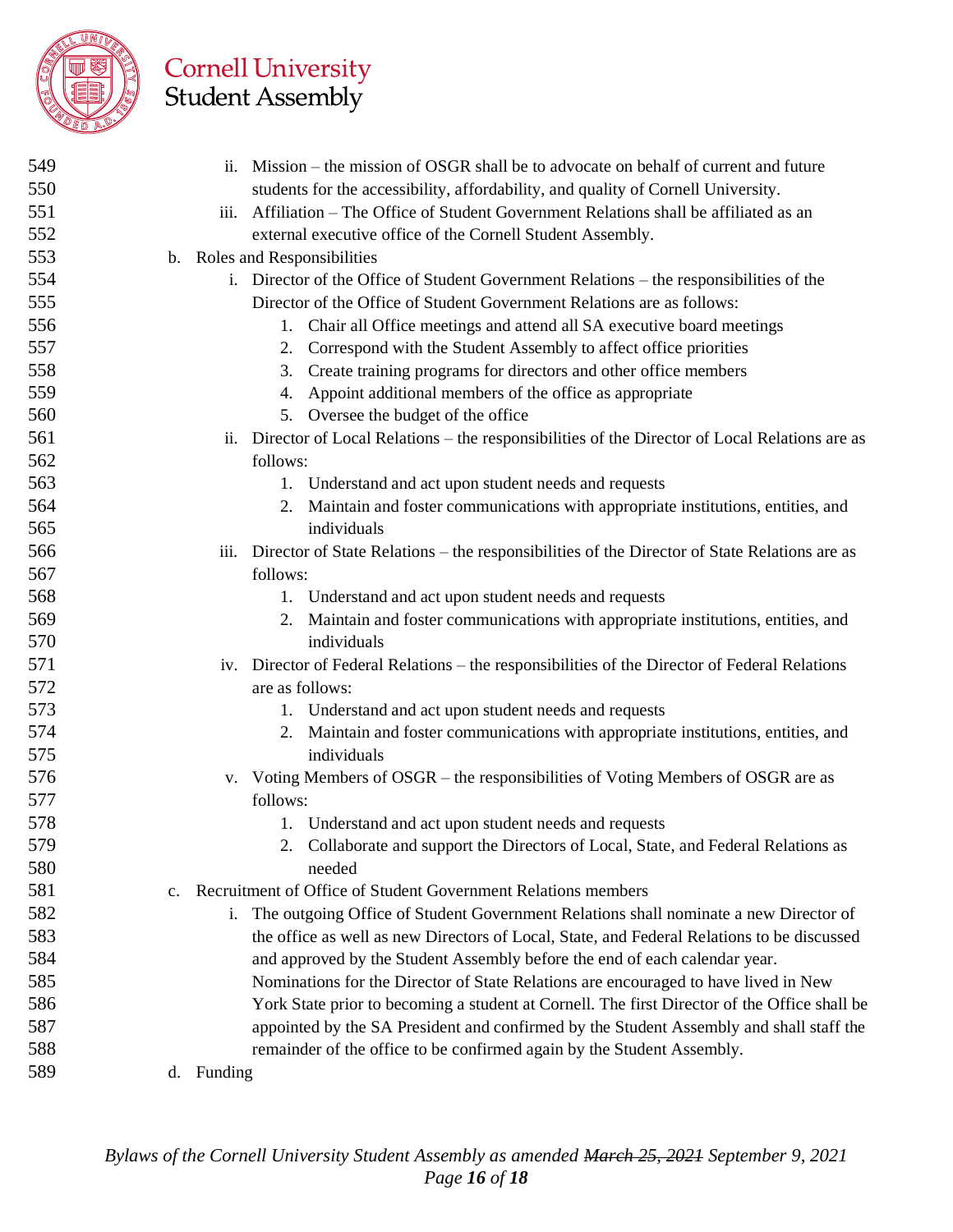

| 590 | i. Funding for the OSGR shall be appropriated during byline funding years from the         |
|-----|--------------------------------------------------------------------------------------------|
| 591 | Student Assembly. OSGR funds shall be used for trips to local offices, Albany and          |
| 592 | Washington, DC. Additionally, funds will be used for the upkeep and maintenance of         |
| 593 | administrative expenses and the implementation of lobbying and advocacy events. The        |
| 594 | Director of the office shall control the budget of OSGR. In preparation for byline funding |
| 595 | years, the Director shall work with the Student Assembly's Vice President of Finance to    |
| 596 | provide updates and calibrate the appropriations asks of the Student Assembly.             |

## **ARTICLE VII: COMMUNITY RIGHTS AND CONFIDENTIALITY**

#### **Section 1: Community Rights**

 The SA and its committees shall respect and protect the rights of individual members of the Cornell community. All members of the community, who do not otherwise have an appointed or elected position on the student assembly, have the right to add a resolution to the Student Assembly Agenda as a sponsor (without the requirement of having a member of the assembly being a sponsor) after gaining the approval of a Student Assembly committee through a majority vote or after procuring the written signature of at least a majority of seated SA members and presenting it to the SA President or their designee for verification at least 48 hours before the meeting at which the resolution is to be introduced. Resolutions that appear on the agenda using either of these methods may not have more than 3 sponsors who are not Student Assembly members of Student Assembly committee chairs.

#### **Section 2: Confidentiality**

 When a subject under discussion or examination requires the use of personal confidential information, all reasonable efforts shall be made to safeguard the confidentiality of this information. Confidential information is meant to include any and all information that, if publicly exposed, would endanger the privacy, safety, or security of any member of the Cornell community (students, faculty, and staff), or constitute a breach of any individual right guaranteed by the University, the State of New York, or the federal government.

#### **Section 3: Infringement of Confidentiality**

If any member or group of the University feels that any action of the SA or its committees is infringing upon that

person's or that group's rights under this Article, then that person or group may appeal to the Judicial Codes

Counselor (JCC) to determine whether probable grounds exist for a complaint. By majority vote, the SA may

suspend any actions related to an appeal to the JCC until the JCC makes a final ruling on the appeal.

## **ARTICLE VIII: PROGRAMS AND ACTIVITIES**

#### **Section 1: Public Events and Campus Forums**